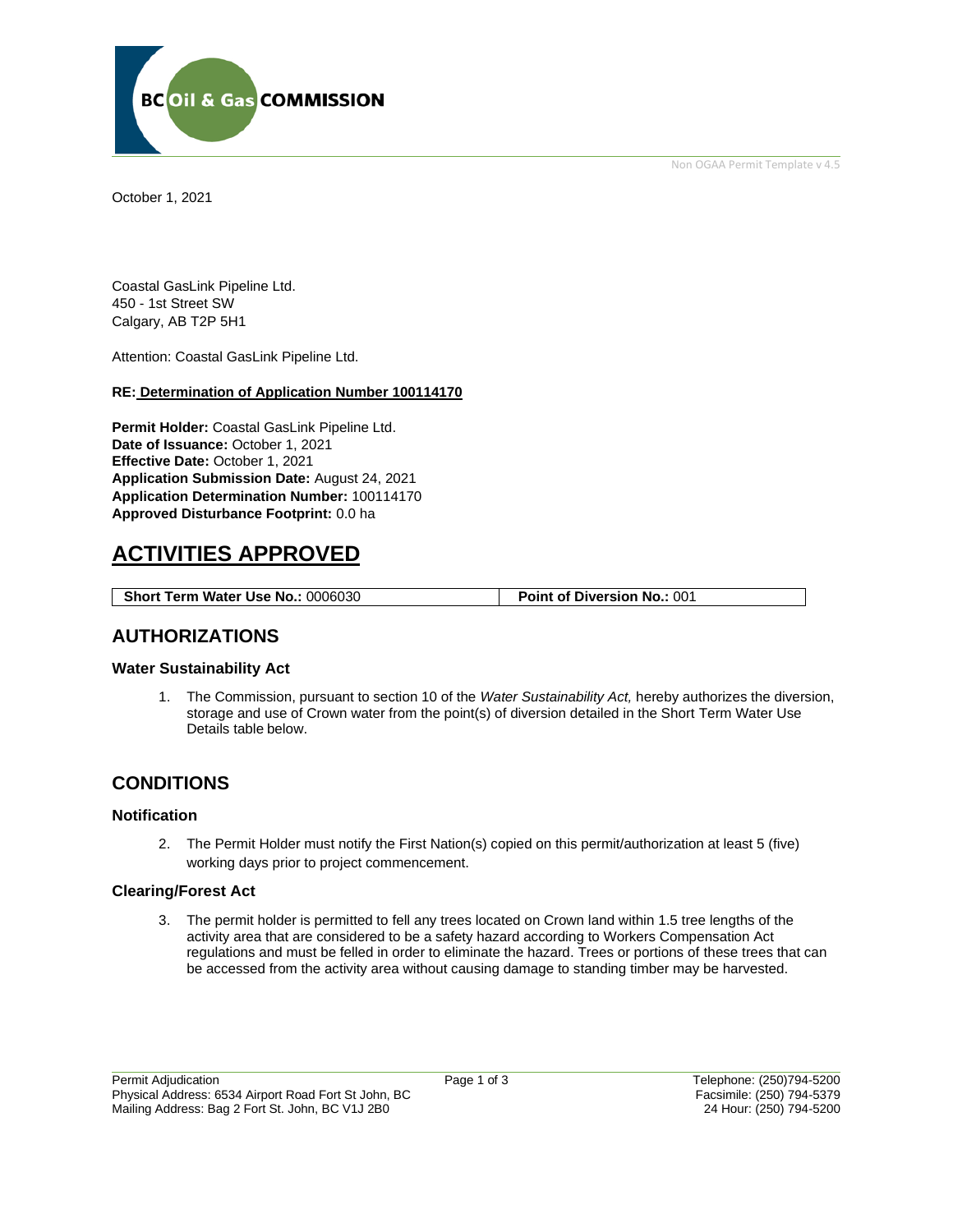# **ACTIVITY SPECIFIC DETAILS, PERMISSIONS AND CONDITIONS**

## **SHORT TERM WATER USE**

#### **Short Term Water Use Number -** 0006030 **Approval Period – From**: October 1, 2021, **To:** September 30, 2023

### **ACTIVITY DETAILS**

| <b>Point of Diversion No.: 001</b>                              | Water Source Name: Ormond Creek (POD24) |
|-----------------------------------------------------------------|-----------------------------------------|
| <b>Type: Stream/River</b>                                       |                                         |
| <b>Purpose:</b> Oil and Gas, Industrial & Storage               |                                         |
| Location (UTM): Zone 10, Northing 5998062.92, Easting 384247.51 |                                         |
| Maximum Withdrawal Rate (m <sup>3</sup> /s): 0.014              |                                         |
| Daily Withdrawal Volume (m <sup>3</sup> /day): 199              |                                         |
| Total Withdrawal Volume (m <sup>3</sup> ): 10,672               |                                         |

*All authorizations for this activity are subject to the following conditions:*

### **Short Term Water Use Conditions**

- 4. No instream works are permitted under this authorization.
- 5. A copy of this authorization must be available for inspection at the point of diversion and use location(s).
- 6. Water withdrawn under this authorization must only be used for the purposes of carrying out the oil and gas activities or related activities.
- 7. Water must not be diverted or withdrawn from any beaver pond.
- 8. Water withdrawal must not occur where:
	- a. stream discharge is less than 55 L/s;
	- b. the diversion will cause the stream discharge to fall below 55 L/s;
	- c. stream (wetted) depth is less than 0.30 metres (12 inches) at the withdrawal location; or
	- d. the diversion will cause the stream (wetted) depth to fall below 0.30 metres (12 inches) at the withdrawal location.
- 9. End-of-pipe intakes must be screened with maximum mesh sizes in accordance with the Fisheries and Oceans Canada 'Interim Code of Practice: End-of-pipe fish protection screens for small water intakes in freshwater'.
- 10. The permit holder must maintain accurate records of all water withdrawal activities throughout the term authorized. Water withdrawal records for each diversion point, including '0' values for months where no water was withdrawn, must be recorded monthly. Water withdrawal records must be submitted to the Commission on a quarterly basis via eSubmission. Quarterly reports are due on or before April 25, July 25, October 25 and January 25.
- 11. At any time, the Commission may suspend short term water use previously authorized. Water use suspensions will remain in place until such time as the Commission notifies permit holders that water withdrawals may resume.

# **ADVISORY GUIDANCE**

- 1. Diversion Map t8282 OGC WP3 CS5 S10 5K POD24.pdf is for the permit holder's internal reference only and was not reviewed as a decision tool for this permit, nor does it form an integral part of this permit.
- 2. Unless a condition or its context suggests otherwise, terms used in this approval have the same meaning as the Environmental Protection and Management Regulation under the *Oil and Gas Activities Act*.